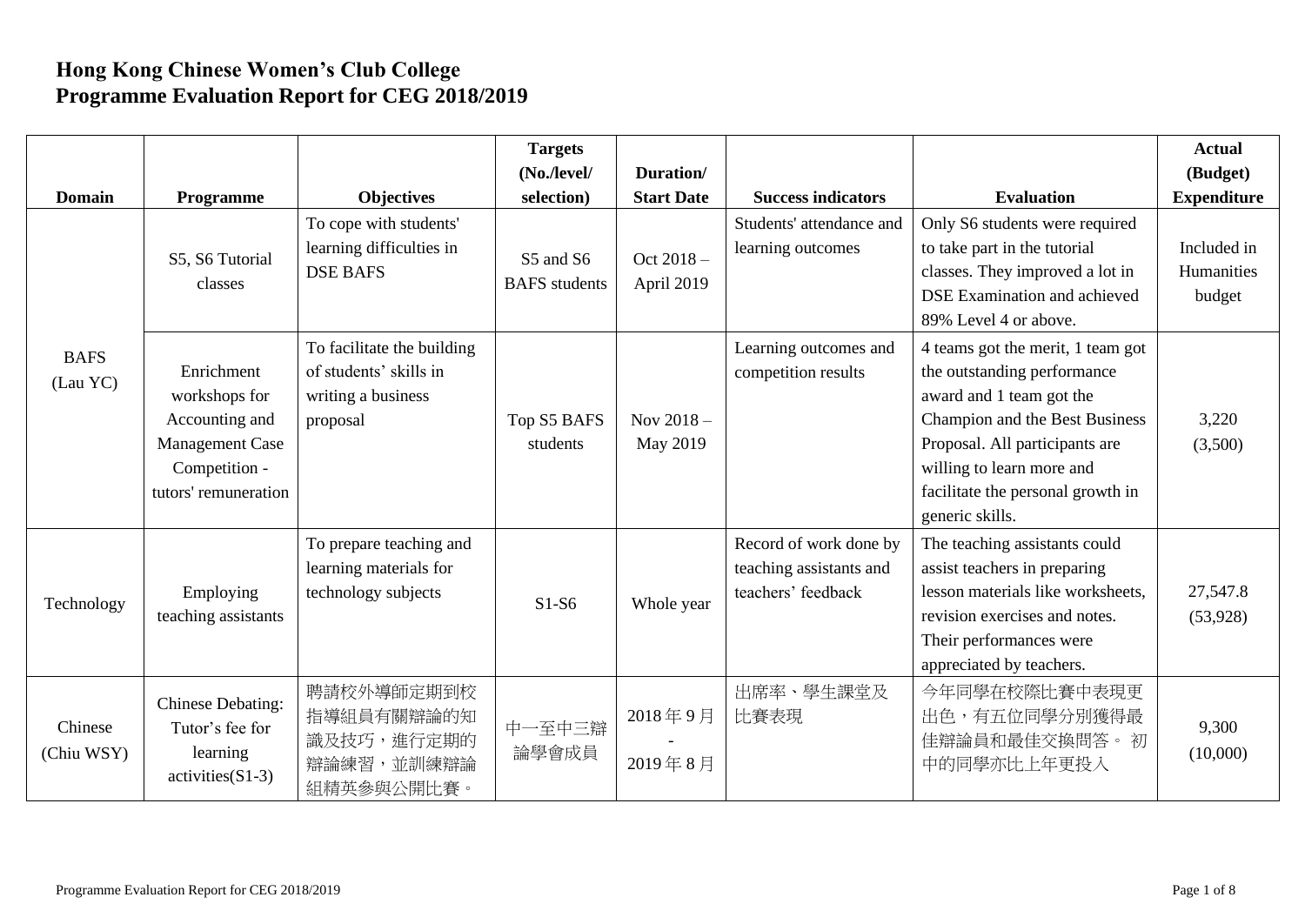| Cultural<br>(Pang WWL) | Teaching assistants                          | To prepare teaching<br>materials for the Cultural<br>subjects and help teachers<br>to handle any other<br>paperwork of the subject.                                                 | Cultural<br>subject<br>teachers and<br>all students | Sept. - July                         | Teachers' comments<br>and effective worksheets<br>and teaching materials.                                                                                                                | The teaching assistants help<br>teacher in preparing teaching<br>materials and activities<br>materials.                                                                                                                                                                                                                                      | 39,896<br>(48, 329.4) |
|------------------------|----------------------------------------------|-------------------------------------------------------------------------------------------------------------------------------------------------------------------------------------|-----------------------------------------------------|--------------------------------------|------------------------------------------------------------------------------------------------------------------------------------------------------------------------------------------|----------------------------------------------------------------------------------------------------------------------------------------------------------------------------------------------------------------------------------------------------------------------------------------------------------------------------------------------|-----------------------|
| English<br>(Lam WMY)   | <b>Bridging courses</b>                      | Have a good foundation<br>to use English<br>Develop confidence to<br>use English in a language-<br>rich environment                                                                 | Pre-secondary<br>one students                       | August 2019                          | Actual use of the<br>$\bullet$<br><b>English Language</b><br>Students'<br>performance in<br>lessons<br>Students' mastery of<br>$\bullet$<br>the four skills                              | Almost all the students found the<br>course useful and the majority of<br>students agreed that the course<br>could help them much or very<br>much to improve their language<br>skills. It showed that the course<br>could help equip the pre-S.1<br>students better with the skills for<br>learning different subjects taught<br>in English. | 64,800<br>(100,000)   |
|                        | Teaching assistant<br>for SBA and NSS        | To help in developing<br>$\bullet$<br>teaching materials<br>To help in the School-<br>$\bullet$<br>based projects in<br><b>English Language</b>                                     | All students                                        | September<br>$2018 -$<br>August 2019 | Performance<br>$\bullet$<br>Appraisal of the TA<br>by teachers<br>Report on the use of<br>teaching resources<br>by teachers<br>The amount of<br>$\bullet$<br>materials produced<br>by TA | All TAs were responsible and<br>helped teachers to prepare<br>teaching materials and clerical<br>work. Their overall performance<br>was good.                                                                                                                                                                                                | 29,529<br>(66,780)    |
|                        | Programme for<br>developing<br>language arts | To help students learn<br>$\bullet$<br>English through<br>drama<br>To help students to<br>$\bullet$<br>build up the ability to<br>appreciate and<br>evaluate a drama<br>performance | S.1 and S.2<br>students                             | February<br>2019                     | Students'<br>$\bullet$<br>performance in the<br>show and follow-up<br>activities in lessons<br>Student<br>$\bullet$<br>questionnaires<br>Teacher feedback<br>$\bullet$                   | The shows were organised<br>successfully. All S.1 and S.2<br>students took part in the shows<br>actively.                                                                                                                                                                                                                                    | 16,000<br>(50,000)    |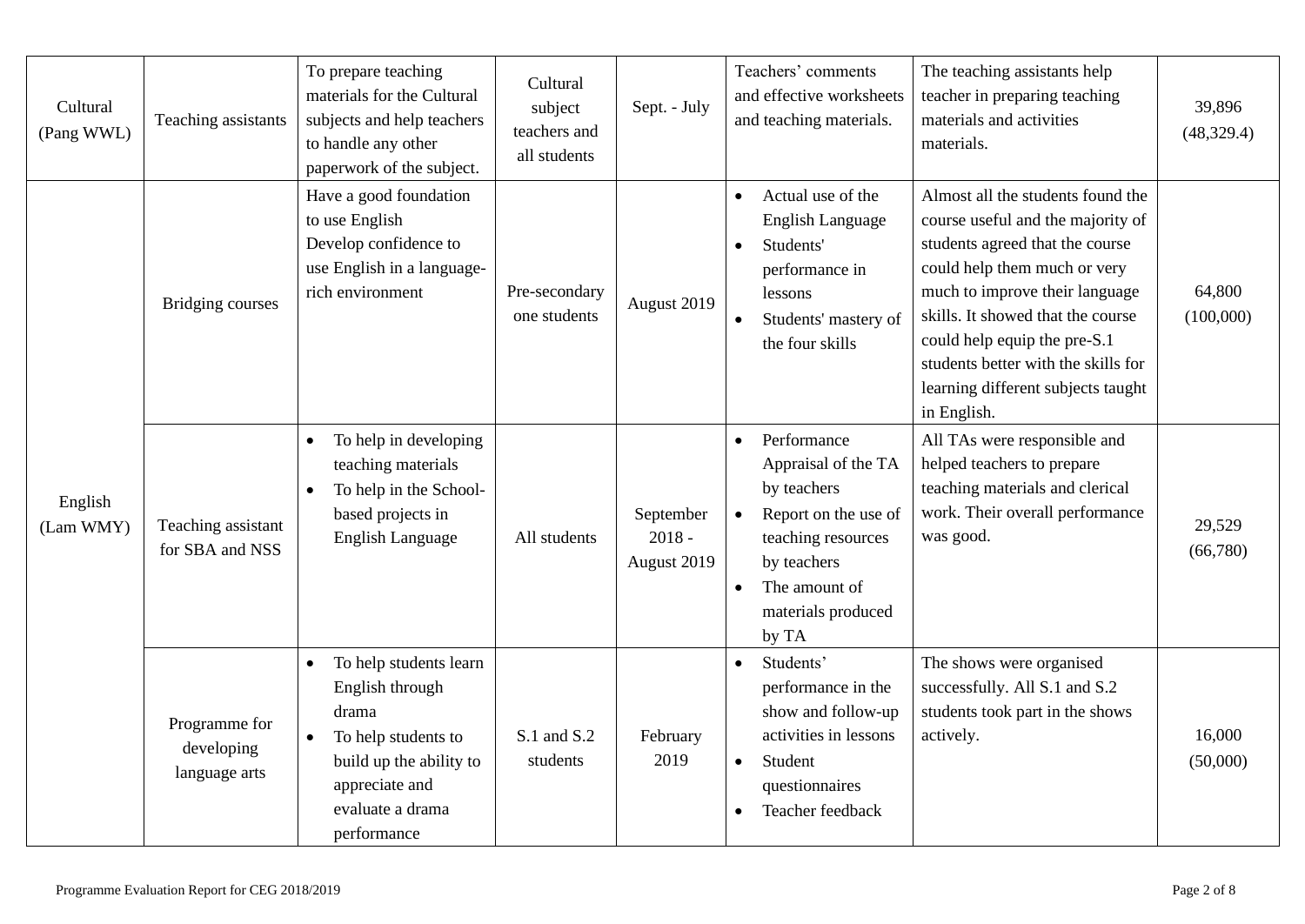| Geog<br>(Hung LMY)       | S5 and S6 Tutorial<br>Class                                | To assist students to strive<br>for improvement in DSE                                                                                                                                                   | S5 and S6<br>Geography<br>students               | S5 (Second<br>Term), S6<br>(First Term)<br>2018-2019 | Learning outcomes and<br>students' attendance                                                           | Substantial improvement seen in<br>students' academic results and<br>work                                                                                                                                                                                     | Included in<br>Humanities<br>budget |
|--------------------------|------------------------------------------------------------|----------------------------------------------------------------------------------------------------------------------------------------------------------------------------------------------------------|--------------------------------------------------|------------------------------------------------------|---------------------------------------------------------------------------------------------------------|---------------------------------------------------------------------------------------------------------------------------------------------------------------------------------------------------------------------------------------------------------------|-------------------------------------|
|                          | Step-up programme<br>for S6 high<br>achievers              | To design more<br>challenging tasks to help<br>students to reach their<br>maximum potentials                                                                                                             | S6 Geography<br>high achievers                   | First Term in<br>2018-2019                           | Learning outcomes,<br>students' attendance and<br>teachers' observation<br>and evaluation               | Substantial improvement shown<br>in DSE results                                                                                                                                                                                                               | 5,000<br>(5,000)                    |
| Humanities<br>(Hung LMY) | S4 -S6 humanities<br>and technology<br>tutorial class      | To assist students to strive<br>for improvement in DSE                                                                                                                                                   | S.4/S.5/S.6                                      | July-Aug<br>2019                                     | Learning outcomes and<br>exam results                                                                   | Students of different subjects<br>showed steady improvements in<br>final examination.                                                                                                                                                                         | 31,418.8<br>(49,614)                |
|                          | Teaching assistant                                         | To assist teachers to<br>prepare power-point for<br>lesson. To help teachers<br>to prepare teaching<br>materials                                                                                         | all students                                     | whole year                                           | Smooth teaching and<br>learning pace and<br>teachers' feedback                                          | The teaching assistants could<br>assist teachers in preparing<br>lesson materials like worksheets,<br>revision exercises and notes.<br>Their performances were<br>appreciated by teachers.                                                                    | 58,585.8<br>(81,774)                |
|                          | Students' field<br>work                                    | To raise students'<br>performance in<br>performing field work<br>task                                                                                                                                    | $S4-6$                                           | whole year                                           | Teachers' observation<br>and learning outcomes                                                          | Students could grasp basic<br>fieldwork skills like data<br>collection, analysis, presentation<br>and evaluation. They could make<br>use of the skills to tackle the<br>FBQ in tests and examinations.                                                        | 13,650<br>(18,000)                  |
| L&S<br>(Hui CY)          | <b>Critical Thinking</b><br>and Writing Skills<br>Workshop | To develop critical<br>thinking skills and build<br>up arguments based on<br>reasons and evidence; to<br>enhance their writing<br>skills in L&S and LS in<br>the senior form for the<br>bridging purpose | $S2-S3$<br>Students (high<br>achievers in<br>L&S | First Term in<br>2018-2019                           | Students' attendance,<br>feedbacks, and learning<br>outcome; Teachers'<br>observation and<br>evaluation | 24 students participated in the<br>workshop. The attendance rate is<br>over 90% and students gave<br>positive feedback to the<br>workshop. They have learnt<br>more about argument-building,<br>critical thinking, and writing<br>skills for Liberal Studies. | 14,000<br>(20,000)                  |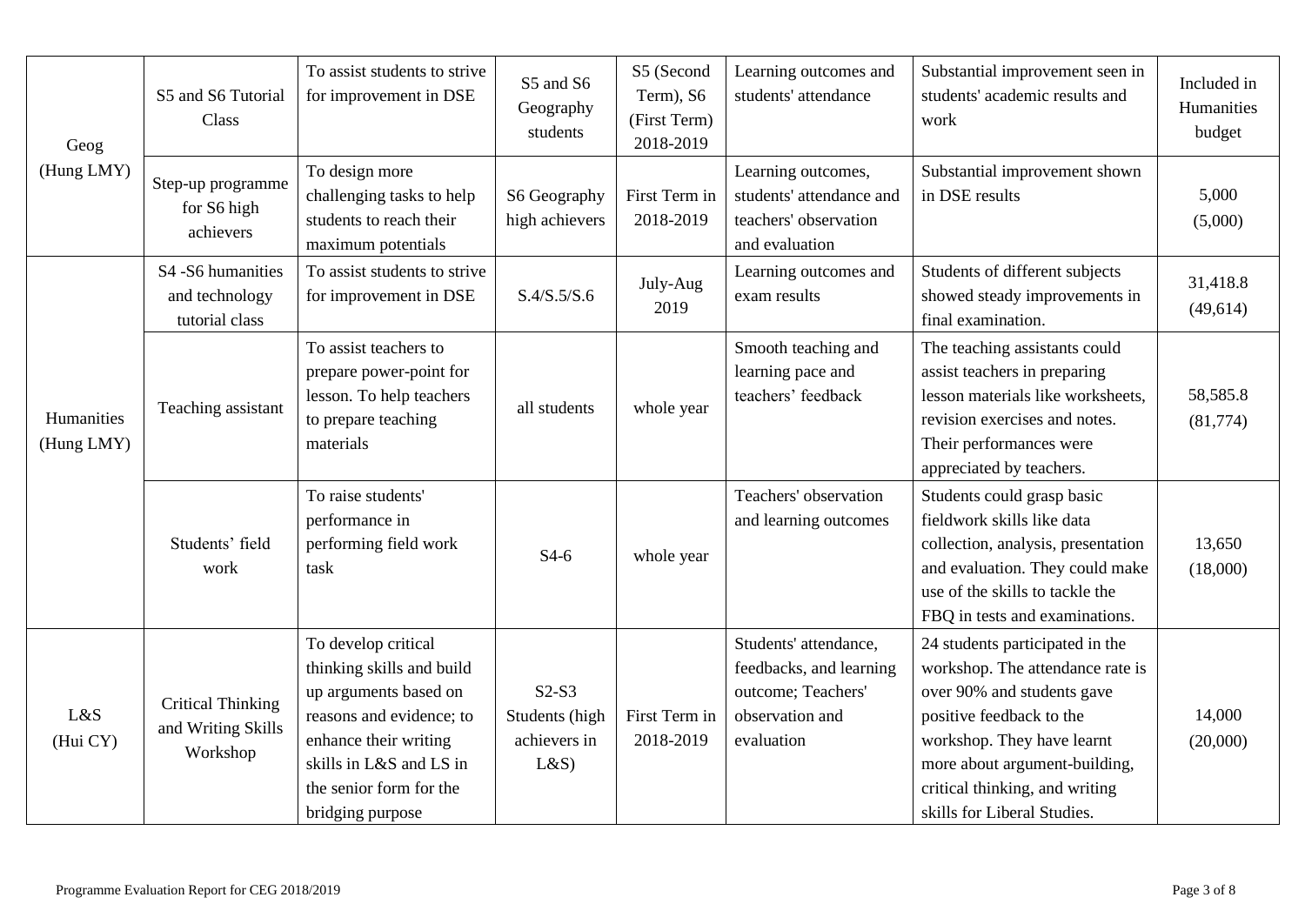| LS<br>(Look WK)        | S4-6 Tutorial<br><b>Classes</b>             | To enhance students'<br>study skills for HKDSE                                                                                                                                    | S4-6 students             | 1/9/2018                             | Students' learning<br>outcomes & Teachers'<br>evaluation                                                       | Nearly 75 students from S5 and<br>S6 classes attended the lessons<br>in the first and second term<br>respectively. S6 students have<br>got good results with 84.3%<br>attaining level 4 or above.<br>Students reflected that the<br>materials were relevant to their<br>studies while strategies could<br>meet their needs. | 29,106<br>(29,106)    |
|------------------------|---------------------------------------------|-----------------------------------------------------------------------------------------------------------------------------------------------------------------------------------|---------------------------|--------------------------------------|----------------------------------------------------------------------------------------------------------------|-----------------------------------------------------------------------------------------------------------------------------------------------------------------------------------------------------------------------------------------------------------------------------------------------------------------------------|-----------------------|
|                        | Part time teaching<br>assistant             | To assist the<br>$\bullet$<br>preparation of<br>teaching materials<br>To help manage<br>$\bullet$<br>Saturday Tutorial<br>classes                                                 | All levels                | September<br>$2018 -$<br>August 2019 | Performance<br>$\bullet$<br>Appraisal of the TA<br>by teachers<br>The amount of<br>materials produced<br>by TA | The two TAs completed their<br>works according to schedule.<br>They assisted the preparation of<br>teaching materials and help<br>manage Saturday Tutorial Class.                                                                                                                                                           | 20,945.4<br>(20, 813) |
| <b>THS</b><br>(Ng TKL) | Hotel tour with<br>table-manner<br>workshop | To provide extended<br>learning opportunities that<br>enrich students' subject<br>concepts and able to apply<br>appropriate table setting<br>and dinning etiquette<br>techniques. | S5 THS<br><b>Students</b> | First Term in<br>2018-2019           | Teacher's observation &<br>students' learning<br>outcome                                                       | 21 S5 students participated in the<br>workshop and they were mostly<br>capable to apply appropriate<br>dining etiquette when answering<br>questions in the school quiz and<br>reflected this workshop is useful<br>to their daily life and business<br>occasions.                                                           | 4,840<br>(5,000)      |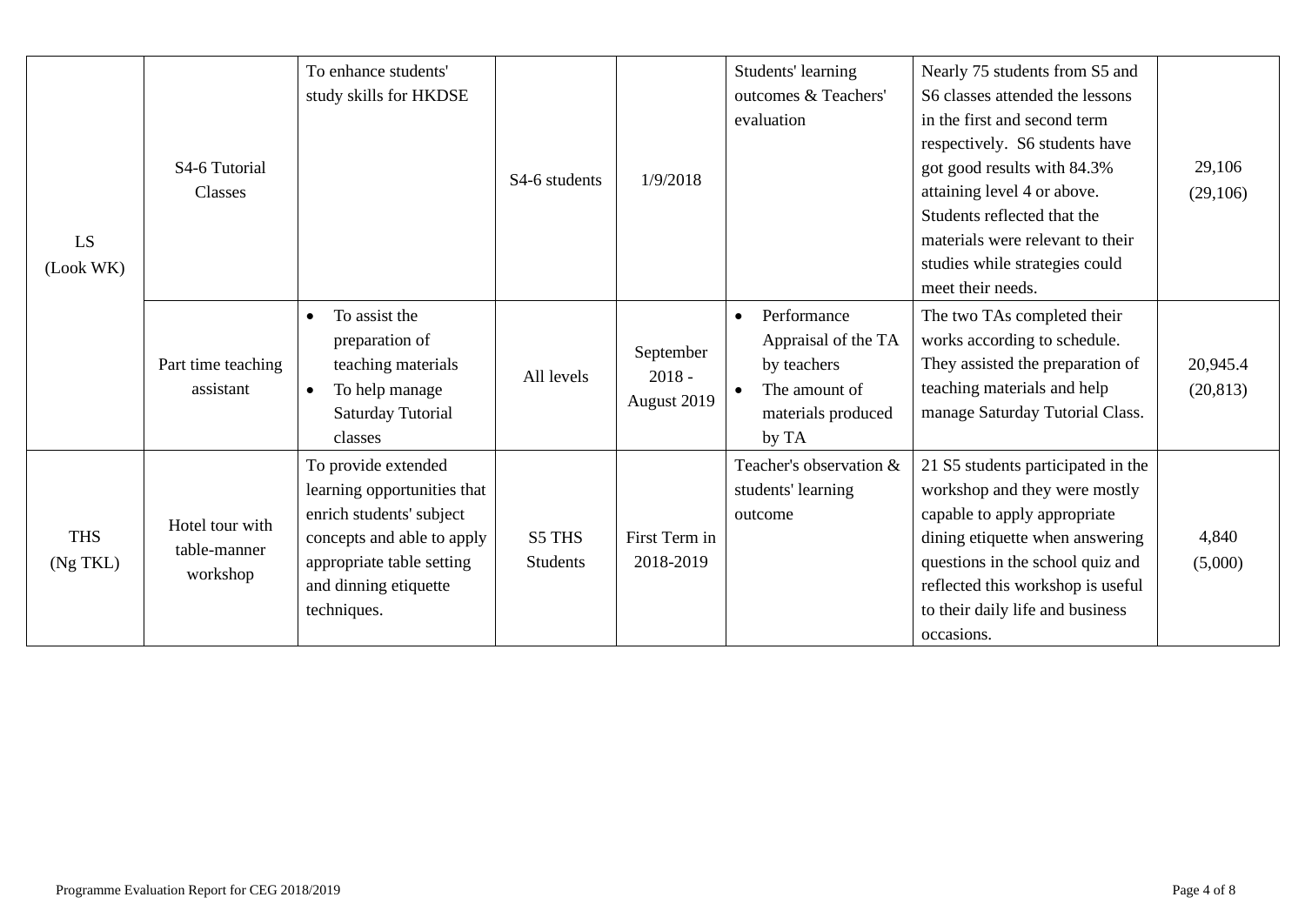| Mathematics | Teaching assistants                        | To update the data<br>$\bullet$<br>pool.<br>To upload questions,<br>٠<br>notes, and PowerPoint<br>presentations to the<br>intranet.<br>To help teachers<br>$\bullet$<br>analyze the results of<br>the mock tests and<br>students' survey<br>To assist teachers to<br>$\bullet$<br>run activities | All students                                                                                                   | September<br>$2018$ - July<br>2019 | Report on the use of<br>$\bullet$<br>teaching resources<br>by teachers<br>The amount of<br>materials produced<br>by TA | The assistants helped teachers to<br>prepare the notes and update<br>records. All the teachers who<br>had asked the TAs to help were<br>satisfied with their attitude and<br>work | 13,830.6<br>(49,896) |
|-------------|--------------------------------------------|--------------------------------------------------------------------------------------------------------------------------------------------------------------------------------------------------------------------------------------------------------------------------------------------------|----------------------------------------------------------------------------------------------------------------|------------------------------------|------------------------------------------------------------------------------------------------------------------------|-----------------------------------------------------------------------------------------------------------------------------------------------------------------------------------|----------------------|
| (Wong WK)   | $S.4 - S.5$ High<br>Achievers<br>Programme | To enrich students<br>$\bullet$<br>with mathematical<br>knowledge.<br>To cultivate students'<br>$\bullet$<br>logical thinking skills<br>and problem solving<br>skills.<br>To help students make<br>$\bullet$<br>preparation for<br>various external<br>mathematical<br>competitions              | Approximately<br>20 S4-S5<br>students<br>nominated by<br>teachers<br>according their<br>mathematics<br>ability | Sept. 2018                         | Prizes in external<br>competitions.                                                                                    | Able students had chances<br>provided to participate various<br>kinds of competitions to develop<br>their potential.                                                              | 39,240<br>(39,240)   |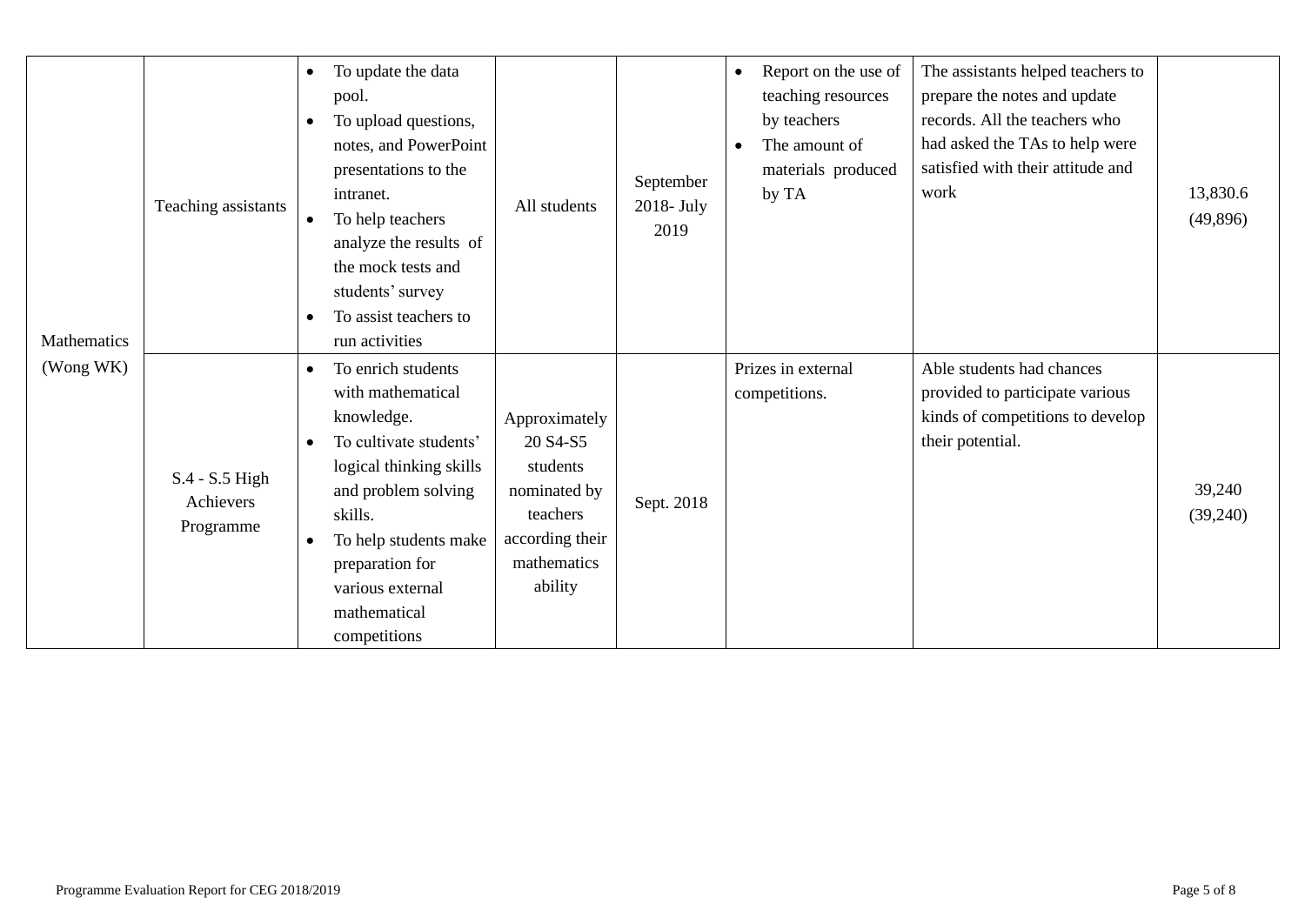|                       | $S1 - S3$ High<br>Achievers<br>Programme                     | To enrich students<br>$\bullet$<br>with mathematical<br>knowledge.<br>To cultivate students'<br>$\bullet$<br>logical thinking skills<br>and problem solving<br>skills.<br>To help students make<br>preparation for<br>various external<br>mathematical<br>competitions | Approximately<br>20 S1-S3<br>students<br>nominated by<br>teachers<br>according their<br>mathematics<br>ability | Sept. 2018                  | Prizes in external<br>competitions.                       | Able students had chances<br>provided to participate various<br>kinds of competitions to develop<br>their potential.                                                                                                                                                                                                                        | 39,240<br>(39,240) |
|-----------------------|--------------------------------------------------------------|------------------------------------------------------------------------------------------------------------------------------------------------------------------------------------------------------------------------------------------------------------------------|----------------------------------------------------------------------------------------------------------------|-----------------------------|-----------------------------------------------------------|---------------------------------------------------------------------------------------------------------------------------------------------------------------------------------------------------------------------------------------------------------------------------------------------------------------------------------------------|--------------------|
|                       | S.3 Tutorial Class                                           | Second Term:<br>To assist S.3 students who<br>have a poor performance<br>in Mathematics in the first<br>term of 2018/2019.                                                                                                                                             | S3 students                                                                                                    | Second Term<br>in 2018-2019 | Improvement in their<br>mathematics results.              | For the tutorial class, a<br>substantial improvement was<br>observed with rate of<br>improvement 100%. The tutorial<br>class for S3 students will<br>continue next year.                                                                                                                                                                    | 6,996<br>(7,200)   |
| Physics<br>(Yeung CK) | Training courses<br>for gifted Physics<br>students           | To offer training for<br>students to take part in<br>external competitions.                                                                                                                                                                                            | S3 & S4<br>students<br>nominated                                                                               | Second term<br>in 2018-19   | Feedbacks from trainers<br>and trainees                   | The students have shown<br>improvement and passed the<br>year end examination.                                                                                                                                                                                                                                                              | 2,180<br>(2,180)   |
| Bio<br>(Lee YS)       | Enrichment<br>programme for S5<br>Biology high-<br>achievers | To broaden the<br>knowledge of S5 Biology<br>students, so as to eqiup<br>them to sit for HK<br><b>Secondary Schools Maths</b><br>& Science Quiz,<br>organised by the HK<br>Polytechnic University                                                                      | S5 Biology<br>students                                                                                         | Second Term<br>in 2018-19   | Tutor's observation &<br>students' competition<br>results | Based on the students'<br>questionnaires, all participants<br>agreed that their biological<br>knowledge was enriched. They<br>obtained satisfactory results in<br>the HK Secondary Schools<br>Mathematics and Science Quiz<br>2019. Two out of 9 participants<br>were awarded high distinction, 4<br>with distinction and 3 with<br>credit. | 2,415<br>(2,940)   |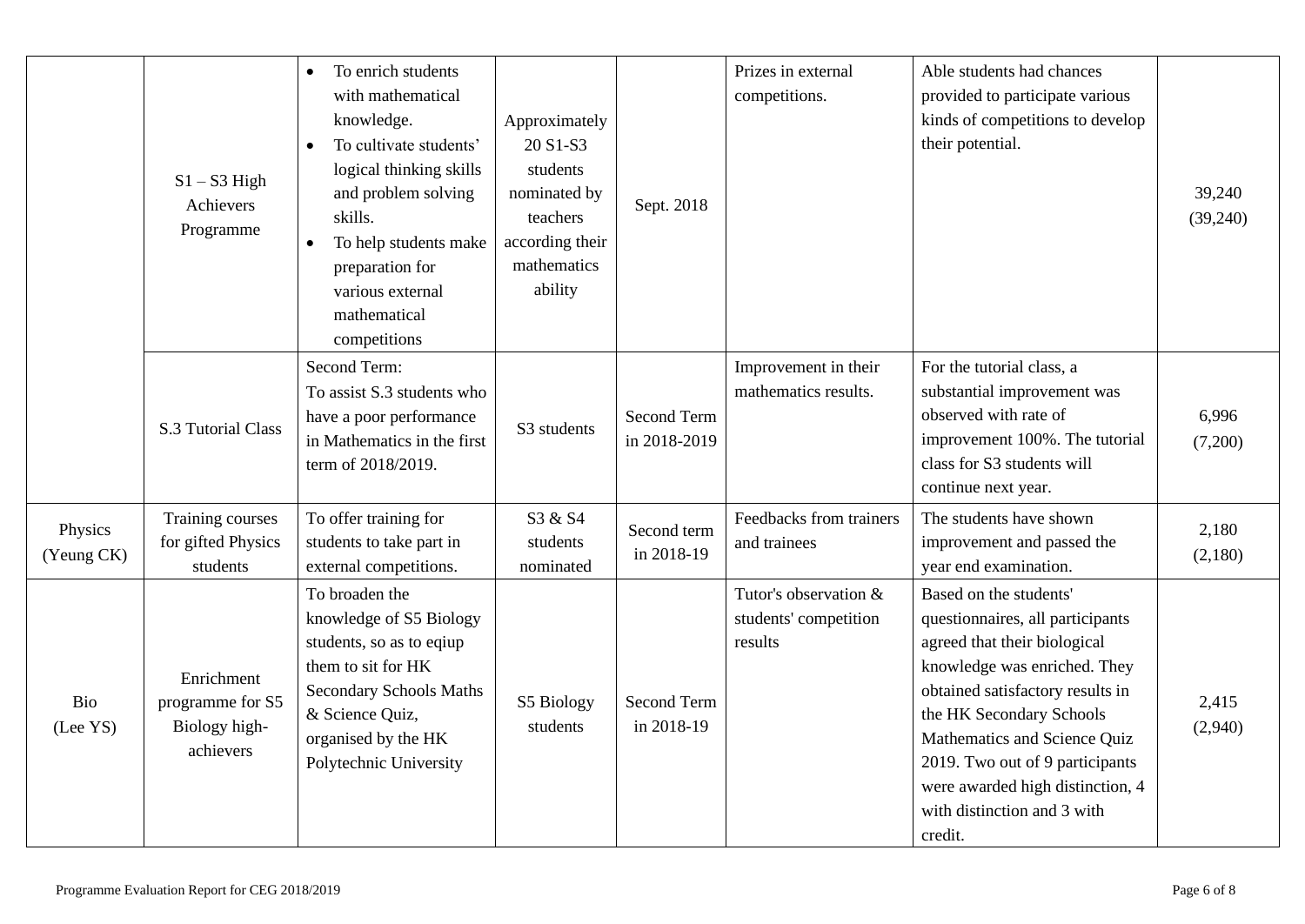| Chem<br>(Chan KW)    | <b>Australian National</b><br>Chem. Quiz<br>Programme                          | To enrich students'<br>$\bullet$<br>knowledge and<br>perspective in<br>Chemistry<br>To encourage students<br>$\bullet$<br>participation in<br>international<br>competitions and<br>enhance their chances<br>to gain external<br>awards                                                                               | Approximately<br>50 S.4, S.5<br>Chemistry<br>Students,<br>nominated by<br>the Chemistry<br>Department<br>with specific<br>criteria | $2 - 3$ training<br>sessions and<br>1 quiz<br>session;<br>June/July<br>2019 | Assignment(s) for<br>training sessions and<br>quiz paper(s) | A number of students were able<br>to solve higher level Chemistry<br>problems. Students achieved<br>Distinction, High Distinction and<br>HD Excellence in external<br>competitions. | 2,223<br>(2,250)                                                                                                                               |
|----------------------|--------------------------------------------------------------------------------|----------------------------------------------------------------------------------------------------------------------------------------------------------------------------------------------------------------------------------------------------------------------------------------------------------------------|------------------------------------------------------------------------------------------------------------------------------------|-----------------------------------------------------------------------------|-------------------------------------------------------------|-------------------------------------------------------------------------------------------------------------------------------------------------------------------------------------|------------------------------------------------------------------------------------------------------------------------------------------------|
| Science<br>(Chan KW) | <b>Science Tutorial</b><br>Classes for:<br>- low achievers<br>- high achievers | curriculum<br>$\bullet$<br>development,<br>including the<br>integration of<br>information<br>technology in<br>teaching,<br>coping with the<br>$\bullet$<br>diverse and special<br>learning needs of<br>students with varied<br>abilities, ranging from<br>the gifted ones to<br>those with learning<br>difficulties. | S1-6 students                                                                                                                      | whole year                                                                  | Comparison of test and<br>examination results               | Steady improvement shown in<br>test and examination                                                                                                                                 | S1, S2:<br>1,272<br>(3,180)<br>S4-6 (Chem):<br>10,494<br>(11,880)<br>$S4-6$ (Bio):<br>9,474.3<br>(13,860)<br>S4-6 (Phy):<br>11,385<br>(11,880) |